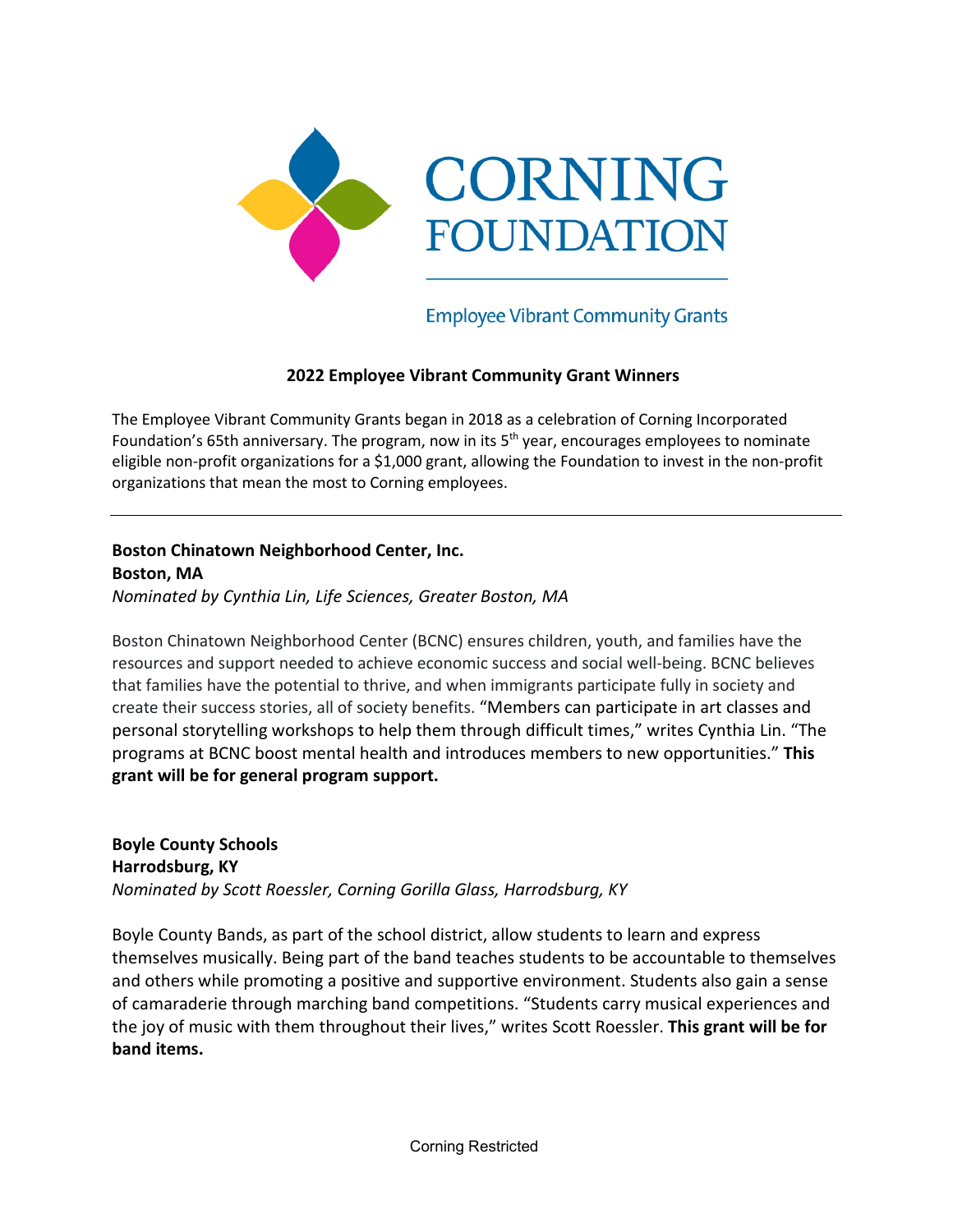### **Boys & Girls Club of Greater Lowell, Inc. Lowell, MA** *Nominated by Greg Hoff, Life Sciences, Greater Boston, MA*

The Boys & Girls Club of Greater Lowell ensures that members have opportunities for success through three main program focus areas: academic success, healthy lifestyles, and good character & citizenship. The Club makes a difference for hundreds of youths through participation in the club's programs. "The Boys and Girls Club has seen explosive growth in attendance, up 30% from last year," writes Greg Hoff. "More students than ever are seeking the safe haven and opportunities at the club." **This grant will be for STEAM program support.**

# **Brightstar Community, Inc.**

**Rochester, NY** *Nominated by Frederick Judge, Advanced Optics, Fairport, NY*

Brightstar Community helps women survivors of sex trafficking, prostitution, abuse, and addiction find healing, hope, and freedom. Its two-year residential program includes safe, free housing for women to overcome trauma and prepare them with workforce skills. "Brightstar Community works to bring awareness to sex trafficking and to help find solutions for women in the next phase of their life in the Rochester community," writes Frederick Judge. **This grant will be for general program support.**

**Children and Family Counseling Associates, Inc Harrodsburg, KY** *Nominated by Mai Futagami, Corning Gorilla Glass, Harrodsburg, KY*

Children and Family Counseling Associates (Cafca) provides quality mental health services to individuals with intellectual, emotional, and behavioral disabilities and their family members. Cafca meets the needs of individuals with an emphasis on promoting choice, inclusion, growth, and development. "The agency's mission to break down barriers between individuals and mental health care is important to the community," writes Mai Futagami. "Cafca Cares has licensed mental health professionals with compassionate staff." **This grant will be for general program support.**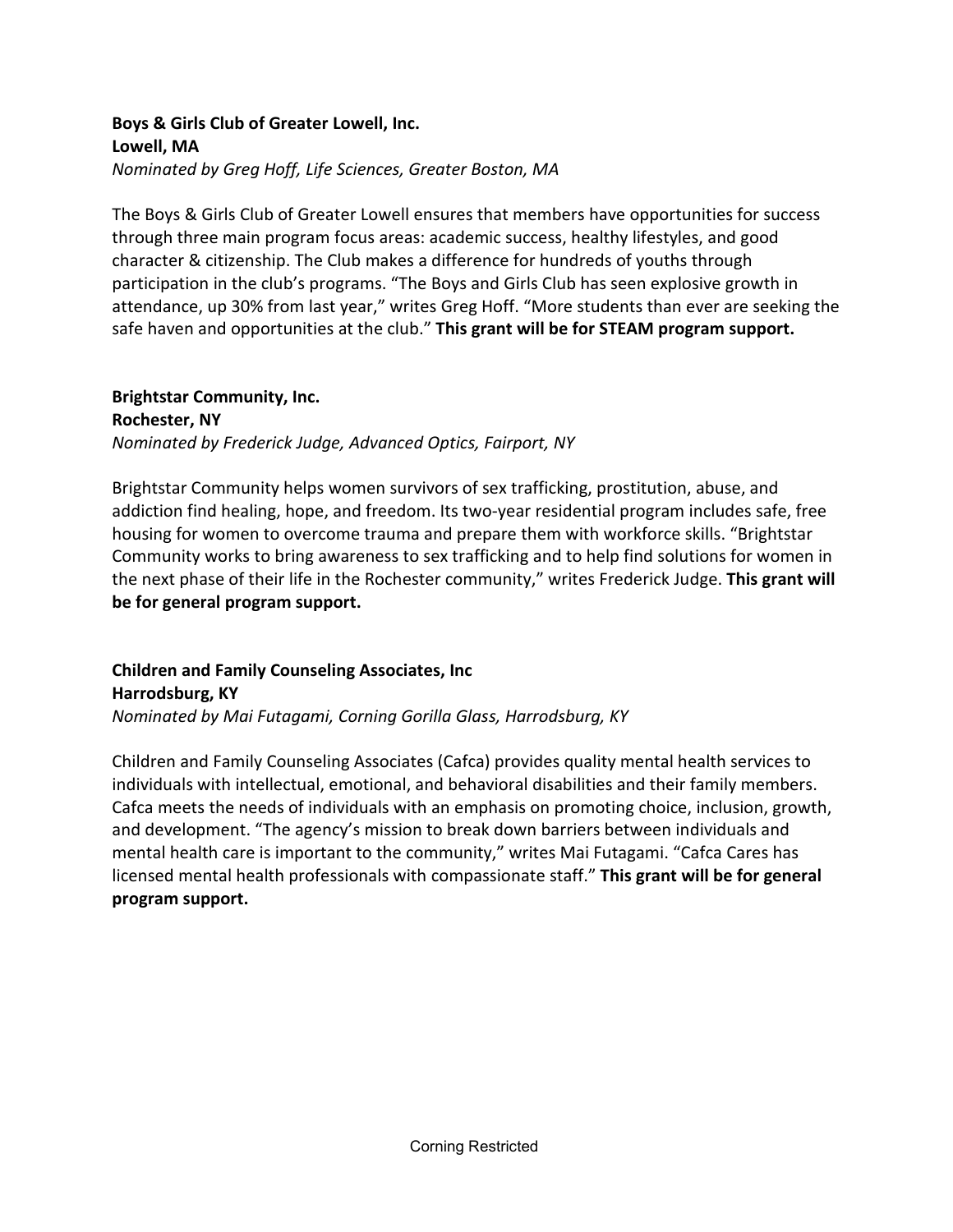### **Cantata Singers Elmira, NY** *Nominated by Irene Peterson, S&T, Corning, NY*

Cantata Singers is a devoted volunteer group of singers who perform free concerts in the Corning-Elmira area. The group has presented many original works of music and will premiere another in June at a free outdoor concert to commemorate the anniversary of the flood. "The opportunity to perform outdoor concerts and create recordings brings great joy to the singers and a sense of community," writes Irene Peterson. **This grant will be for general program support.**

#### **Charlotte Mecklenburg Schools Charlotte, NC**

*Nominated by Teresa Fuller, Optical Communications, Charlotte, NC*

The Academy of Information Technology (AOIT), a program in the Charlotte Mecklenburg Schools, solves some of the biggest challenges facing education and the economy by bringing education, business, and community leaders together to transform the high school experience. AOIT has an interdisciplinary approach to instructional curriculum that offers offsite learning experiences and job preparedness. "AOIT is affiliated with the National Academy Foundation which works with students who enjoy technology and those wanting to gain transferable job skills," writes Teresa Fuller. **This grant will be for the Academy of Information Technology.**

**Circle of Sisterhood Foundation, Inc. Belmont, NC** *Nominated by Rachel Menard, Staff Sector, Corning, NY*

Since 2010, the Circle of Sisterhood Foundation leverages the collective influence of women to raise financial resources for entities around the world that are removing educational barriers for girls and women facing poverty and oppression. Circle of Sisterhood has impacted 28 countries, engaged 321 campus sorority communities, and funded 40 school builds. "Standing together, we are creating sustainable change by removing barriers for girls and women to have an equal chance for rewarding lives through schooling, the learning of a trade, certifications or degrees," writes Rachel Menard. **This grant will be for general program support.**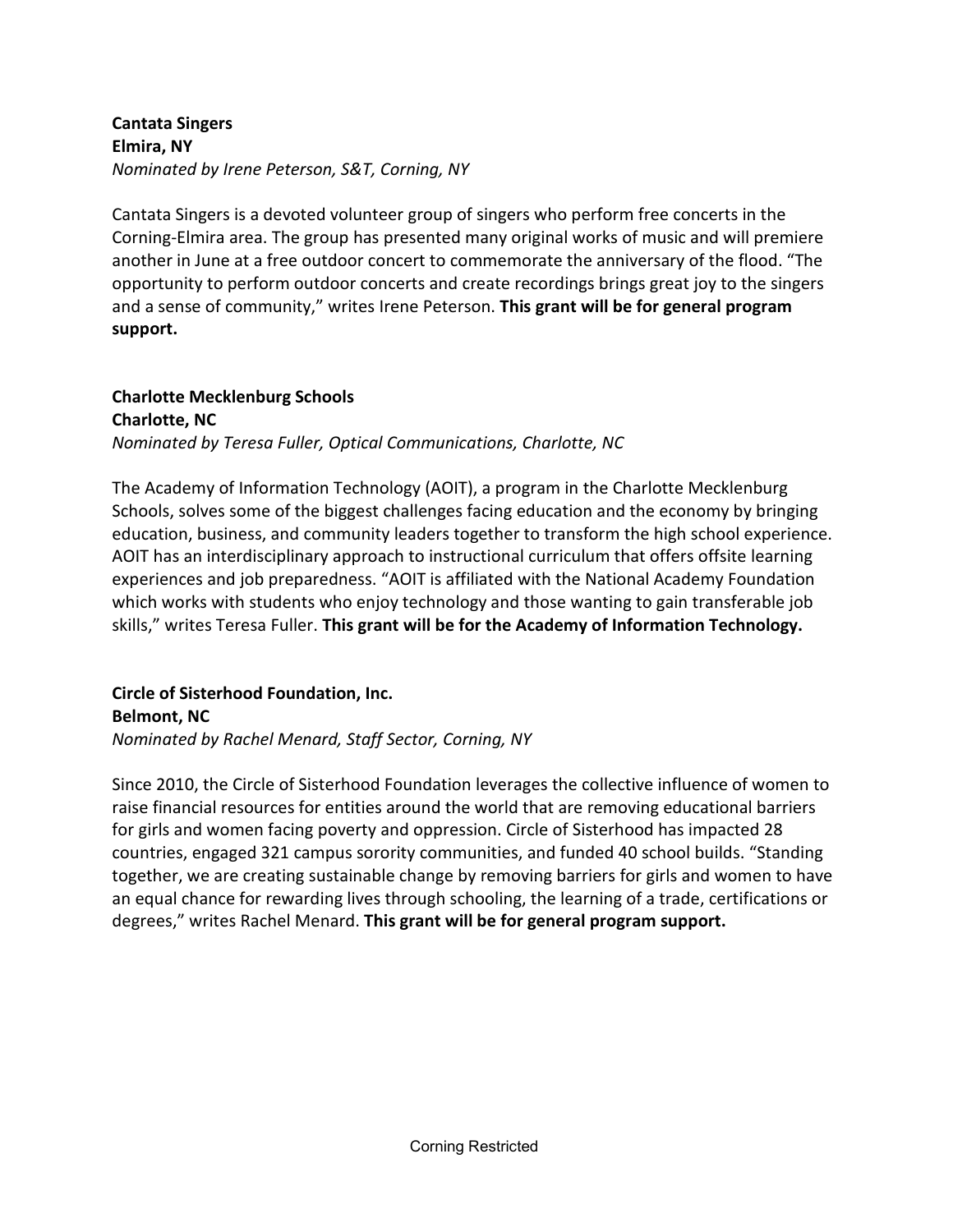# **Communities in Schools of Greater Wichita Falls Area Wichita Falls, TX**

*Nominated by James Little, Optical Communications, Keller, TX*

Communities in Schools (CIS) of Greater Wichita Falls Area utilizes site coordinators in local schools to build relationships with students who are struggling. Site coordinators identify students' needs while focusing on improving attendance, academic performance, and behavior with a goal to increase the number of students who graduate on time. "I currently serve as a volunteer on the CIS of Greater Wichita Falls Board of Directors and have seen first-hand the impact the program has on students and their families," writes James Little. **This grant will be for general program support.**

## **Community Arts of Elmira Corning-Elmira** *Nominated by Dallas Winchell, Environmental Technologies, Corning, NY*

Community Arts of Elmira (CAE) is an all-volunteer organization offering educational classes, workshops, seminars, events, and programs that encourage creativity. CAE has an assortment of classes, public art murals, and programs in addition to member artists in a variety of fields. "At the core of CAE is the ability to extend opportunities to the greater Elmira community to learn about and express art in multiple forms," writes Dallas Winchell. "Community Arts of Elmira provides a venue for individuals who would not otherwise have an opportunity to teach, display, perform, study and develop their talent." **This grant will be for general program support.**

**Corning Christian Academy Corning, NY** *Nominated by Stephen Ormsby, S&T, Corning, NY*

Corning Christian Academy's preschool through 12<sup>th</sup> grade curriculum develops students' focus on service to church, school, community, and government. Students are active volunteers at a wide range of events in the greater Corning community, including the Wineglass Marathon. "The teachers and staff are incredible and they took on this year's COVID challenges with grace and ingenuity," writes Stephen Ormsby. "They found new and innovative ways to engage their students. They overcame adversity, rolled with the punches, and stretched themselves to do whatever it takes to keep their students learning and growing." **This grant will be for general program support.**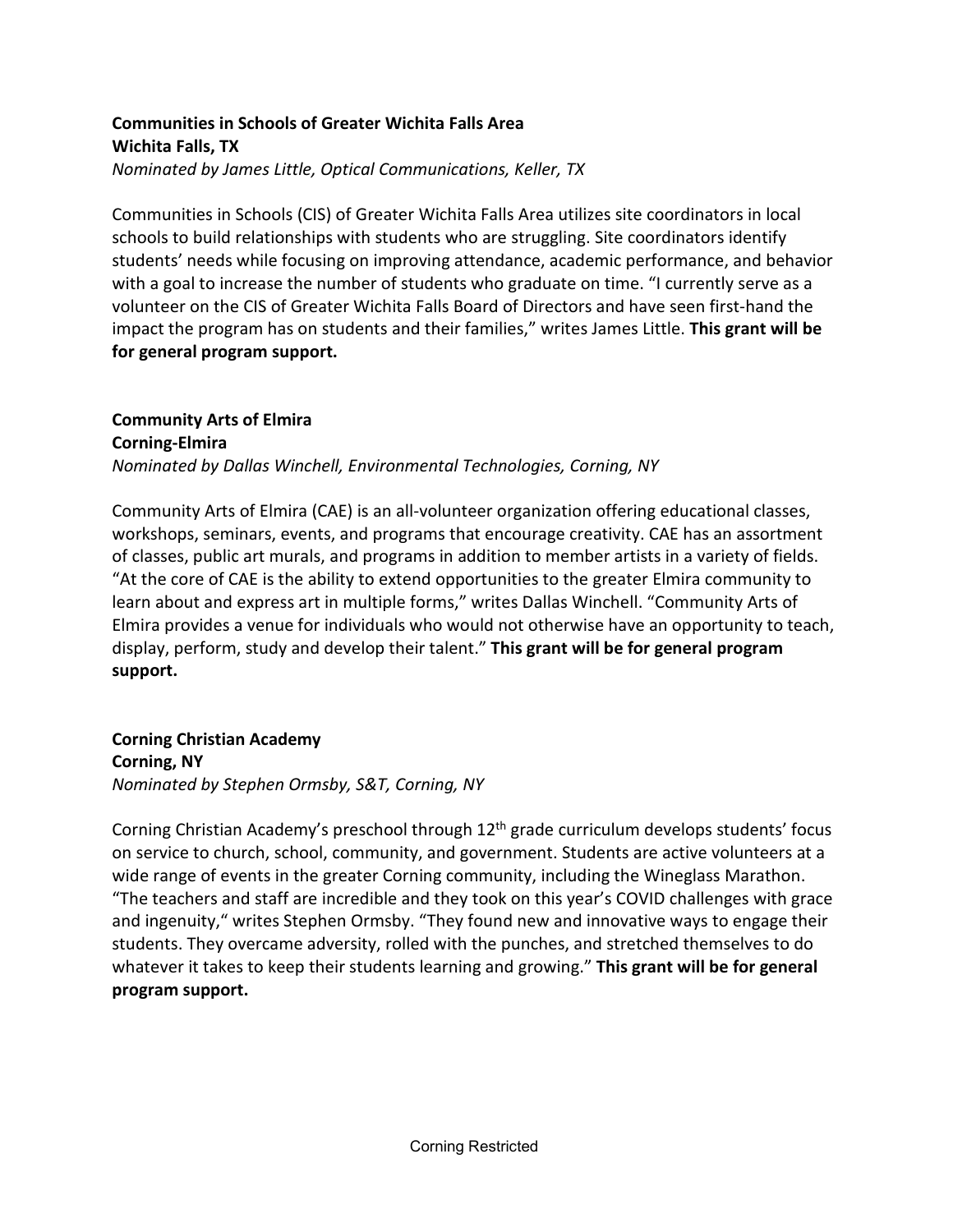### **Corning Comfort Care, Inc. Corning, NY** *Patricia Wahba, Staff Sector, Corning, NY*

Corning Comfort Care (Bampa's House) was founded by the Dugan family after they struggled with an appropriate place for their loved one, Jim Dugan (Bampa) to spend his final days. The comfort care home supports the terminally ill with a peaceful, home-like environment to spend quality time with family and friends at the end of their life. "Feedback from the 24 residents and their families has a common thread; gratefulness for the caring service Bampa's House provides," writes Patricia Wahba. **This grant will be for general program support.**

#### **Corning Community College Development Foundation, Inc. Corning, NY**

*Nominated by Claire Warren Ginnan, Corning Gorilla Glass, Corning, NY* 

The Katherine P. Douglas Center for Diversity, Equity and Inclusion at SUNY Corning Community College (CCC) is a cultural, educational, and social space that represents and advocates for the concerns and challenges of its members. The Center is fueled by a spirit of community, understanding, and respect as well as collaborative leadership that fosters the sharing of experiences, resources, and talents. "The Diversity Office is a safe space for students with a variety of needs to find, build, and support students striving to further their education," writes Claire Warren Ginnan. **This grant will be for the Program – My Brothers and Sisters Keeper.**

#### **Corning Southside Neighborhood Association Corning, NY**

*Nominated by Catherine Clark, Staff Sector, Corning, NY*

The Southside Neighborhood Association (SNA) of Corning is dedicated to the preservation and restoration of the architectural heritage of homes in Corning listed with the National Register of Historic Places. SNA funds research of architectural histories of homes, architectural style education, social events for neighbors, and neighborhood beautification projects. "SNA is a community organization that celebrates neighbors, understands the past, and works toward a better future by planting trees, preservation, and fostering a sense of community," writes Catherine Clark. **This grant will be for general program support.**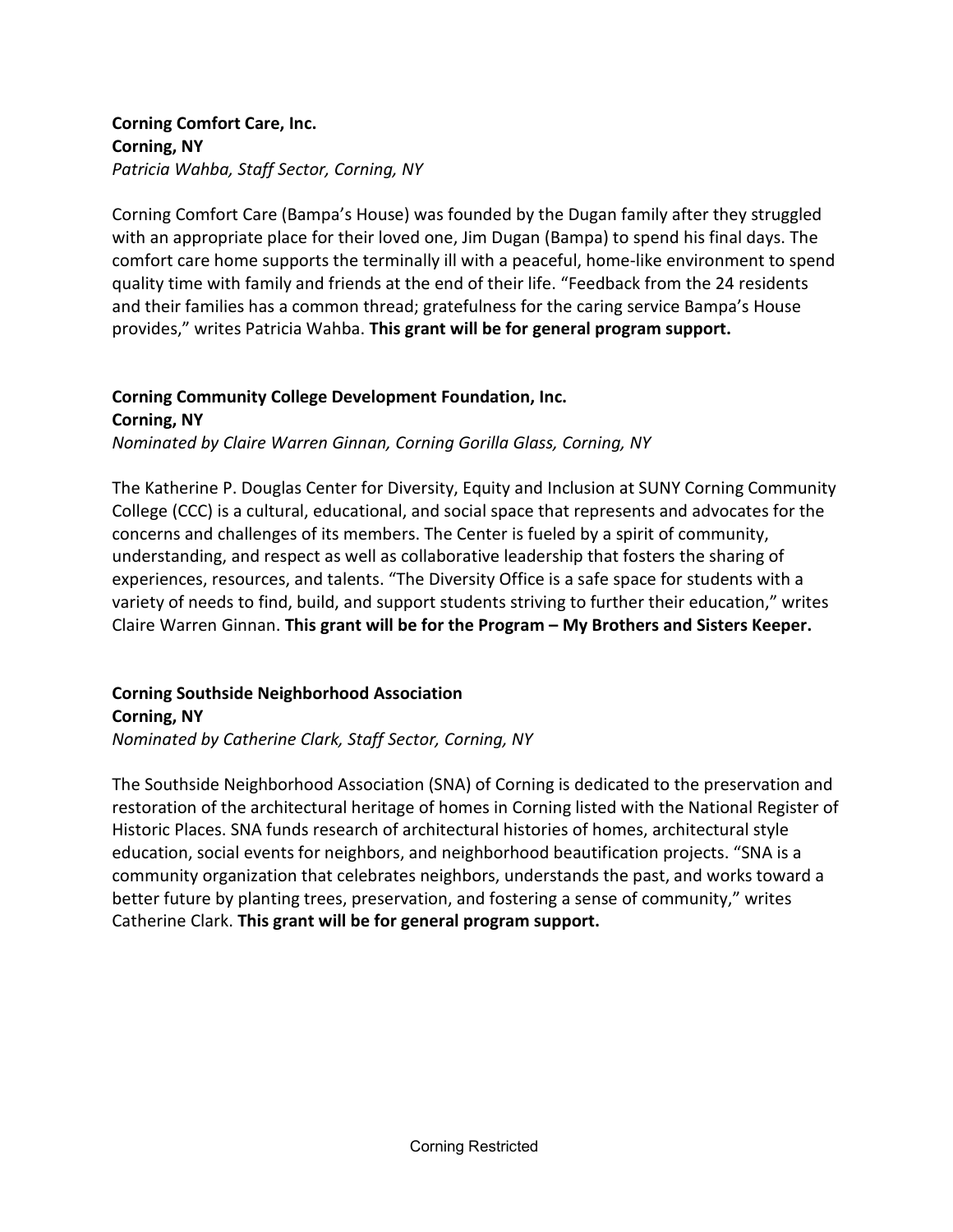### **Corning Youth Hockey Association Corning, NY** *Nominated by Stacy Sargent, Environmental Technologies, Corning, NY*

The Corning Youth Hockey Association (CYHA) educates youth in the fundamentals of hockey, sportsmanship, leadership, and teamwork. During the pandemic, CYHA, an officially sanctioned USA Hockey association, kept the program going for the '20-'21 season. "Players were able to feel normal out on the ice, get physical activity, and step away from a world of virtual classrooms and days dominated by electronics," writes Stacy Sargent. "CYHA delivers opportunities for our youth to learn and grow into future leaders and active community members, helping to build a vibrant Corning community." **This grant will be for general program support.**

### **Covenant Boston Preservation Project, Inc. Boston, NY** *Nominated by Ellice Miller, Life Sciences, Greater Boston, MA*

Covenant Boston Preservation Project is a secular historical non-profit organization with a goal to preserve, teach, educate, and maintain Church of the Covenant's building on Newbury Street as a National Landmark. Church of the Covenant has one of the largest collections of Tiffany stained glass in the world. "More than 18,000 people visit the Church each year at no charge," writes Ellice Miller. "This is a place where educators can share the history and beauty of the Church and its iconic Gothic windows with others." **This grant will be for general program support.**

### **Danville Library, Inc. Danville, KY** *Nominated by Clifton Ross, Gorilla Glass, Harrodsburg, KY*

The Danville Library, also known as the Boyle County Public Library, engages the community by promoting life-long literacy and learning, connecting people to information and technologies, and contributing to local cultural life. The library serves as a hub for the exchange of information and the provision of programs and services that enhance the lives of those in the community. "The Boyle County Public Library is a great supporter of the Volunteerism Tax Association program which offers free tax help to those with disabilities, limited English fluency, the elderly or other program qualifications," writes Clifton Ross. "In addition, there are many other worthy programs the library provides and should be recognized for their outstanding work." **This grant will be for general program support.**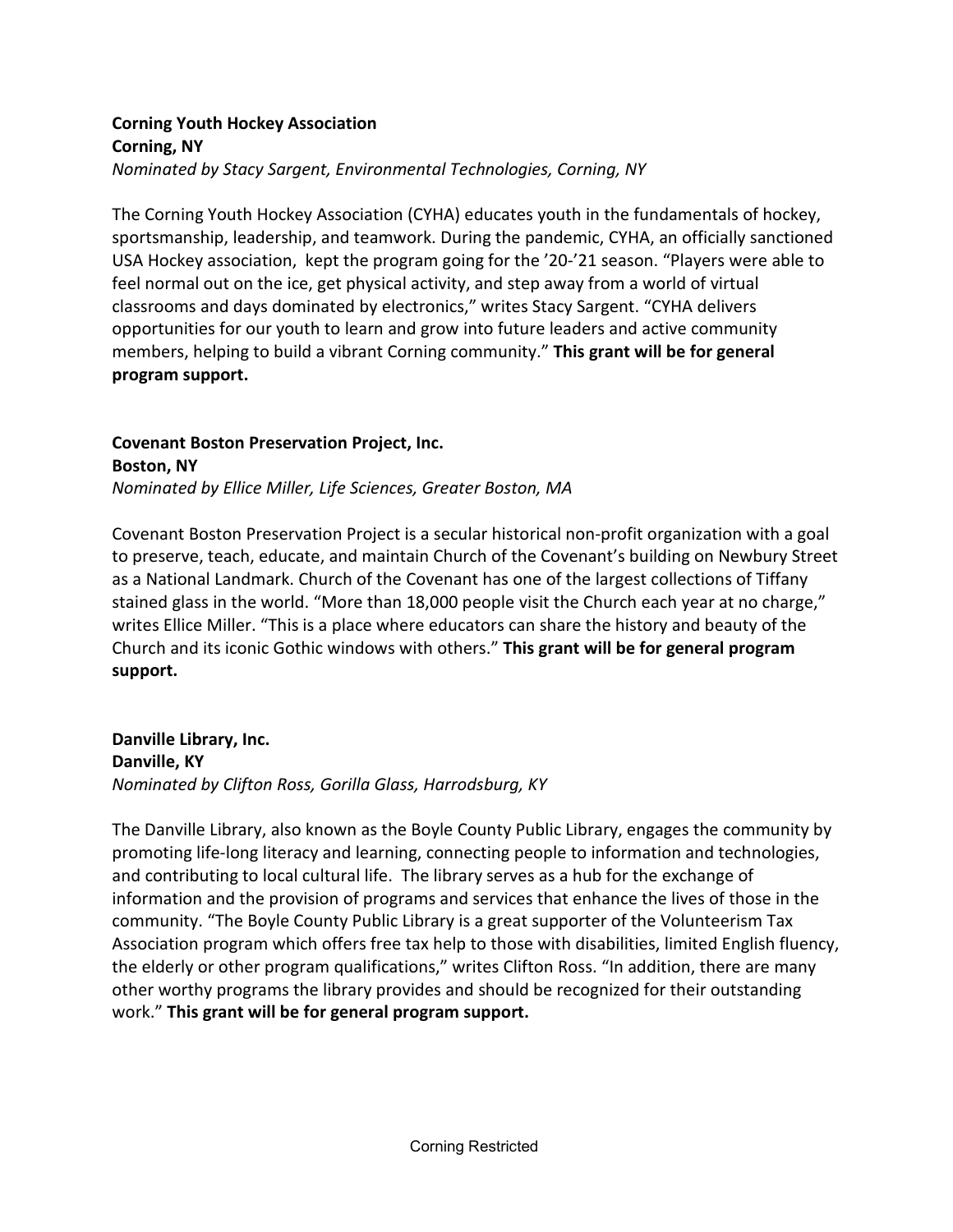### **Elmira Heights School District Elmira Heights, NY** *Nominated by Kyle Elston, Life Sciences, Corning, NY*

Elmira Heights School District is dedicated to preparing students for success by inspiring connections, compassion, character, and confidence. Elmira Heights School District provides a well-rounded curriculum with a variety of opportunities for involvement in extra-curricular activities in athletics, the arts, clubs, and service organizations. "The students and schools of Elmira Heights contribute a great deal to the vibrancy of the community," writes Kyle Elston. "There's a great partnership between the schools and the Elmira Heights police department, and a community-wide sense of 'Spartan Pride' that truly makes Elmira Heights a special place." **This grant will be for general program support.**

# **First in Families of North Carolina Durham, NC** *Nominated by Greg Yourkievitz, Optical Communications, Wilmington, NC*

First in Families (FIF) of North Carolina is a catalyst for individuals and families to meet selfdetermined wellness goals by leveraging relationships and resources and encouraging reciprocity in their communities. FIF programs promote self-determination as a philosophy through public education and advocacy efforts. Greg Yourkievitz writes, "Our local First in Families chapter supports people in need of assistance by ensuring their health, well-being, and safety. It is important to us that the individuals we serve can design the lives that they want for themselves and feel included in our community. FIF works to make that happen." **This grant will be for general program support.**

**Friends of the Valdese Rec Valdese, NC** *Nominated by Melissa Abernathy, Optical Communications, Charlotte, NC*

Friends of the Valdese Rec (FVR) supports the Valdese Parks and Recreation Department with volunteer hours and fundraising for the betterment of the Department while at the same time benefiting the town, the citizens, and the environment. The FVR has three key programs; Conservation Kids, Trail Blazers, and Wildlife Cameras, "Friends of the Valdese breathes life into the community and the environment," writes Melissa Abernathy. **This grant will be for Valdese Lakeside Park.**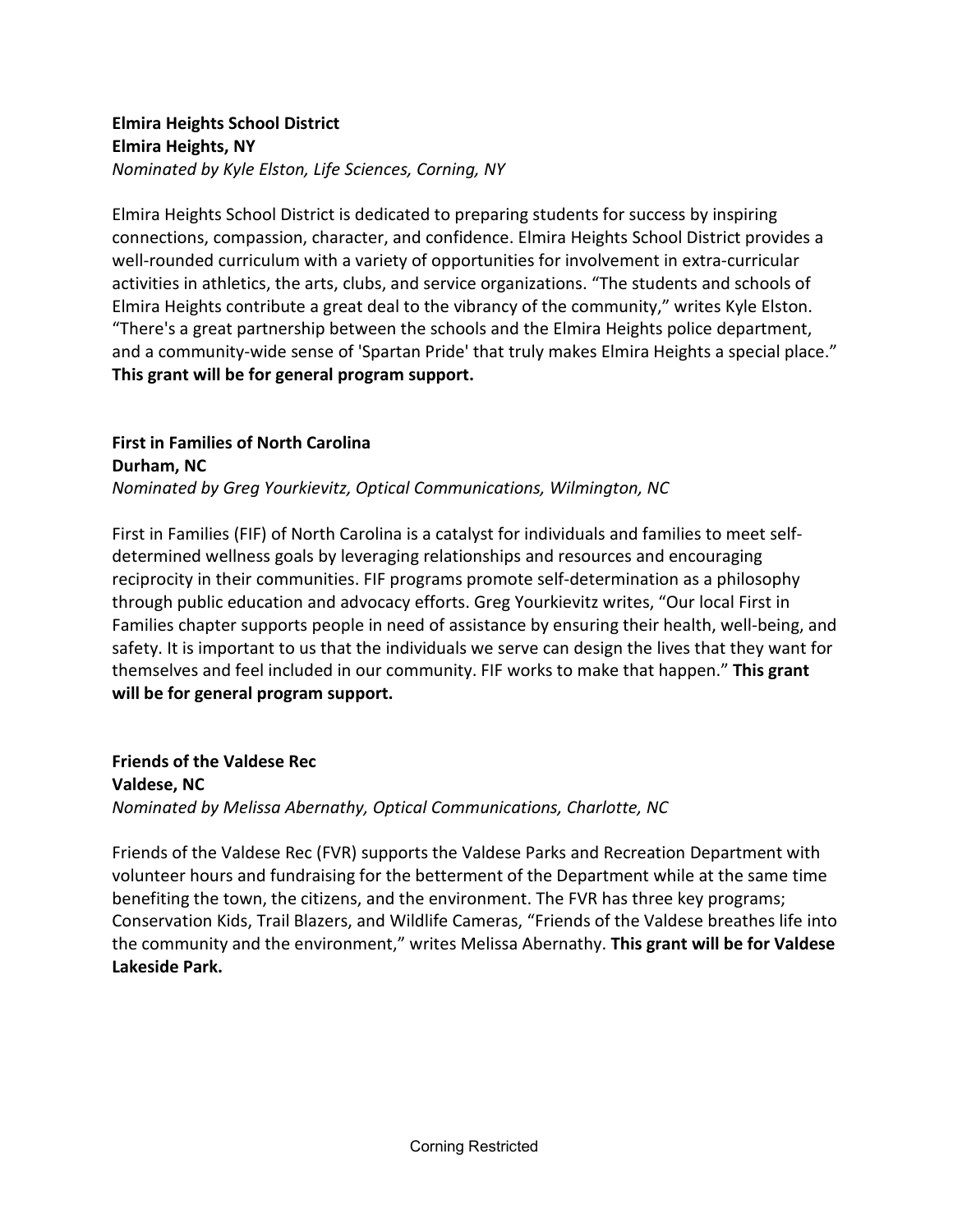### **Happy Compromise Farm and Sanctuary Waverly, NY** *Nominated by Emilee Lindner, Staff Sector, Corning, NY*

Happy Compromise Farm and Sanctuary works to create connection between animals, humans, and our planet. The sanctuary rescues and finds homes for farm and companion animals. The farm focuses on growing food through veganic, regenerative/conservation agriculture, and advocates for sustainable and eco-friendly lifestyle decision. "The farm serves as an example for closed-loop farming and how people, animals, and nature can thrive harmoniously," writes Emilee Lindner. **This grant will be for animal care, infrastructure, and sustainable gardening.** 

### **Harrodsburg First, Inc. Harrodsburg, KY** *Nominated by Courtney Duchesne, Gorilla Glass, Harrodsburg, KY*

Harrodsburg First promotes, preserves, and revitalizes Harrodsburg's historic area with a focus on aesthetics, economics, and education about its historic assets. Harrodsburg First was established to implement and administer a comprehensive downtown revitalization program under the National Main Street Program's philosophy and approach. "I have seen positive changes in the community in a short time due to the Harrodsburg First organization," writes Courtney Duchesne. "It's wonderful to see growth in our small town, and Harrodsburg First is a big part of the improvement." **This grant will be for general program support.**

### **Horseheads Family Resource Center Horseheads, NY** *Nominated by Rodney Wilson, Environmental Technologies, Corning, NY*

The Horseheads Family Resource Center (HFRC) offers inclusive, strength-based programs for young children and their families to increase school readiness, support informed parenting, and strengthen community relationships. HRFC envisions communities that recognize, support, and celebrate the role that parents and caregivers play in their children's development and wellbeing. "Horseheads Family Resource Center helps to create a space that is always welcoming and friendly," writes Rodney Wilson. "HFRC is a wonderful community organization with a variety of programs many families benefit from." **This grant will be for general program support.**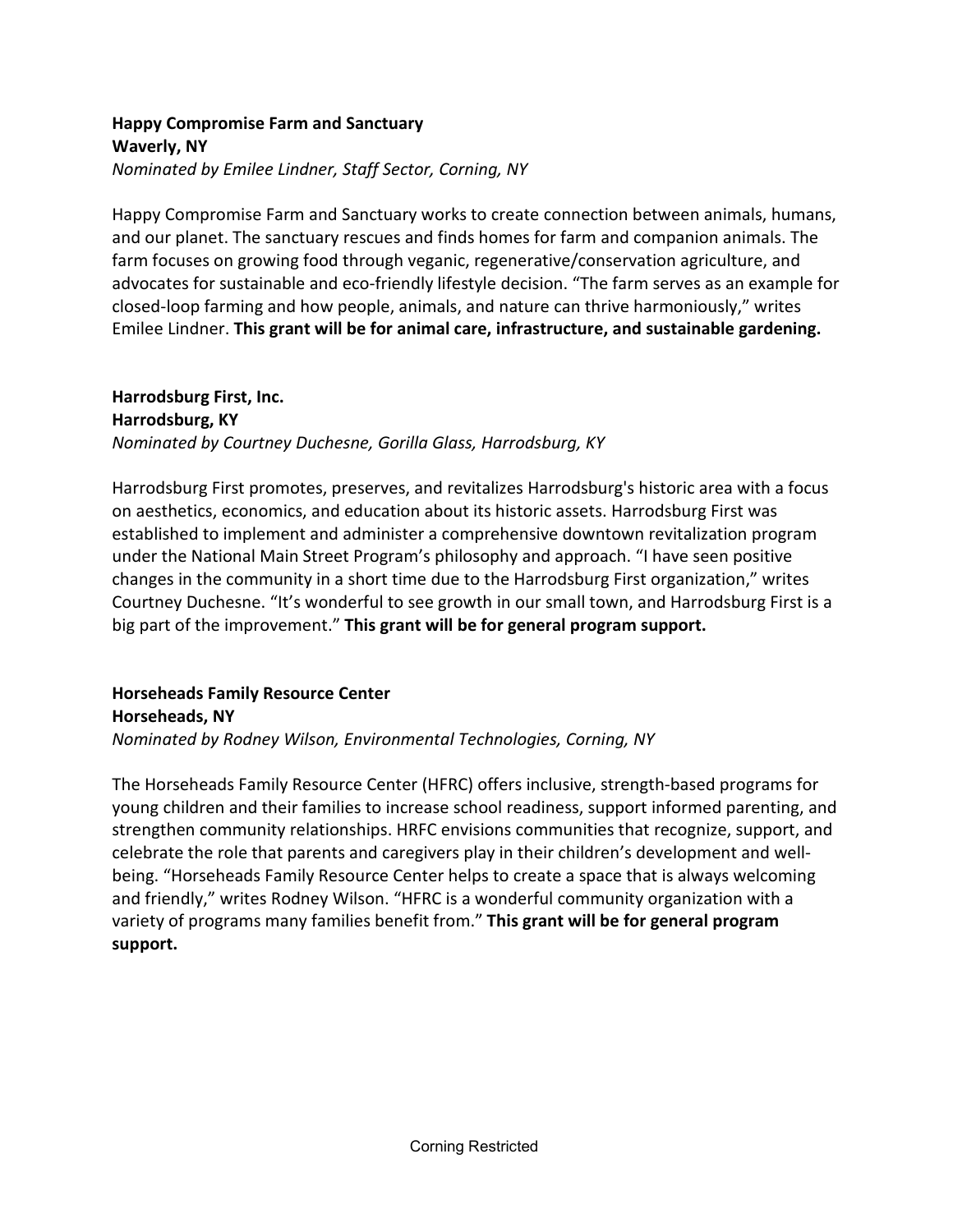### **Horses Help Foundation Phoenix, AZ** *Nominated by Bethany Aldecoa, Advanced Optics, Glendale, AZ*

Horses Help Foundation serves the special needs and at risk communities by using horses and volunteers to improve quality of life. As a premier accredited therapeutic and recreational agency, Horses Help serves the special needs population through a unique collaboration of horses and people. "My daughter has syngap1 syndrome and autism, and has done therapeutic riding for years," writes Bethany Aldecoa. "She is nonverbal and is visibly happy and excited for her weekly sessions. Horses Help is her favorite place to go and she is most at peace when on horseback." **This grant will be for general program support.**

### **Lake Norman Charter School Huntersville, NC** *Nominated by Adam Weeks, Optical Communications, Charlotte, NC*

Lake Norman Charter School (LNC) provides a rigorous and comprehensive educational environment to develop students with a focus on college readiness, leadership, and social responsibility. LNC delivers a comprehensive educational environment that enables personal growth through participation in extra-curricular activities, athletics, community service, and LNC's Leadership in Action Program. "The result of LNC focus areas is a highly engaged community of students, staff, parents, and neighbors that continuously produces results," writes Adam Weeks. "The school makes a positive impact on the community and generates future leaders." **This grant will be for general program support.**

# **Louise Wells Cameron Art Museum Wilmington, NC**

*Nominated by Jennifer Adams, Optical Communications, Wilmington, NC*

The Louise Wells Cameron Art Museum (CAM) provides a cultural gathering place that enriches the lives of museum visitors and the community through high-quality exhibitions, lifelong learning in the arts, dynamic public programs, and stewardship and interpretation of the collection. CAM showcases local and North Carolina artists and introduces art to children of all ages with classes and school enrichment programs. CAM is committed to promoting racial and ethnic diversity as demonstrated in the recent unveiling of the United States Colored Troops Statue on the grounds of the museum. "CAM is an integral piece of the local Wilmington arts community and the Greater Southeastern North Carolina landscape," writes Jennifer Adams. **This grant will be for general program support.**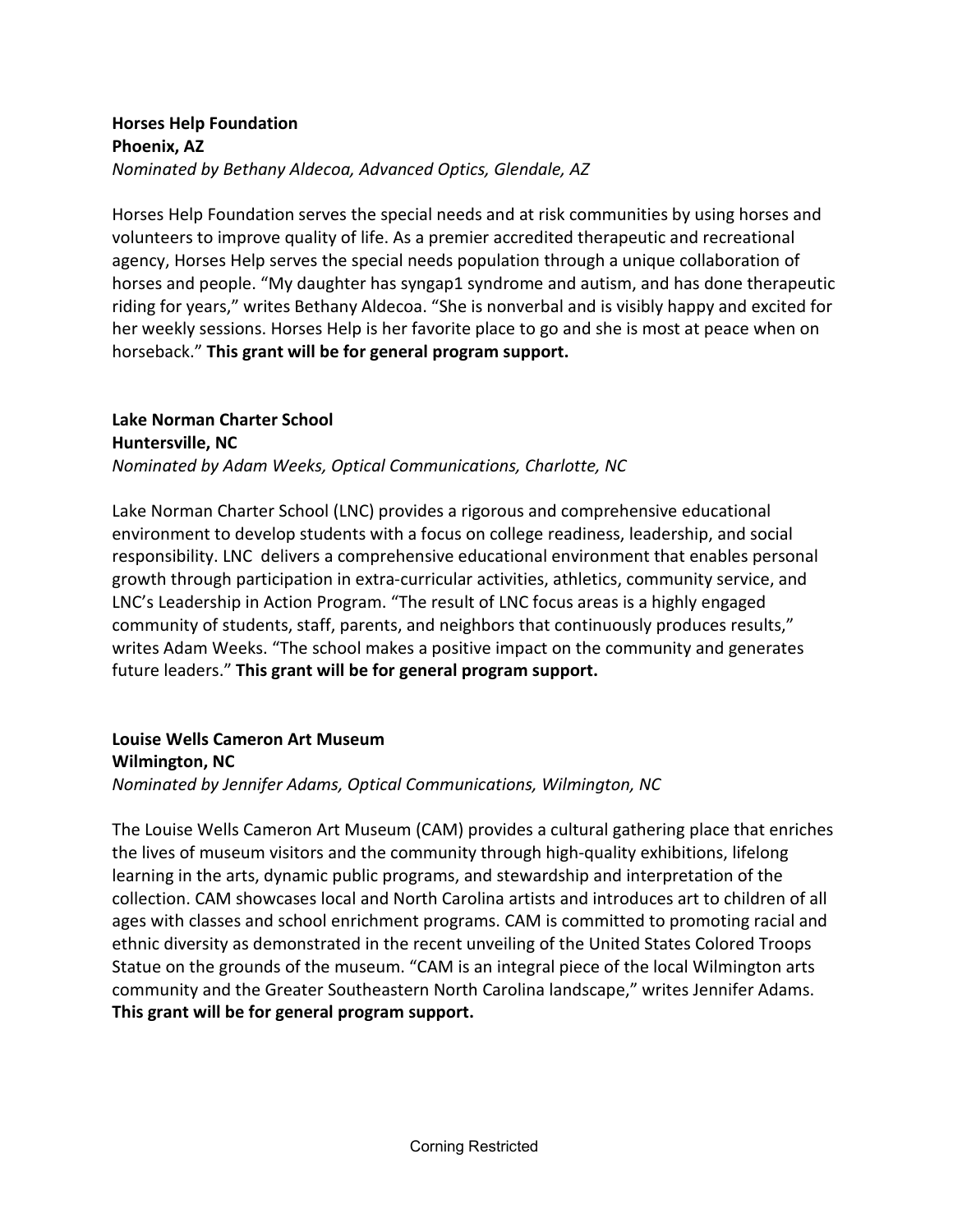# **Mecklenburg County Council Boy Scouts of America Charlotte, NC**

*Nominated by Grant Gildehaus, Optical Communications, Charlotte, NC*

The Mecklenburg County Council Boy Scouts of America (BSA) prepares young people to make ethical and moral choices over their lifetimes by instilling in them the values of the Scout Oath and Law. Troop 233 was the first female BSA Troop to be prepared and chartered on the inaugural day of women in "Boy" Scouting. "The young women that comprise Troop 233 enthusiastically engage in nature, outdoor activities, and skills that were traditionally reserved for young men," writes Grant Gildehaus. "Troop 233 gives young women an opportunity to participate in this unparalleled youth program and achieve the rank of Eagle Scout." **This grant will be for general program support.**

# **National Organization for Disorders of the Corpus Callosum Yorba Linda, CA**

*Nominated by Thomas Gee, Staff Sector, Corning, NY*

The National Organization for Disorders of the Corpus Callosum (NODCC) enhances the quality of life and promotes opportunities for individuals with disorders of the corpus callosum. NODCC is committed to upholding respect for families and communities of care, development of community through networking opportunities and professional competence and integrity. "The NODCC is driving to educate the world on this disorder and help families come together to create a global 'community' where people can learn more about the disorder and share their experiences," writes Tom Gee. **This grant will be for general program support.**

# **The Neighborhood Transformation Center Elmira, NY**

*Nominated by Leslie Shelhamer, Advanced Optics, Corning, NY*

The Neighborhood Transformation Center transforms lives by meeting people's physical, emotional, and spiritual needs. The Center offers free meals, clothing, and school supplies to those in need and after school and summer programs for children ages 5-12. "The Neighborhood Transformation Center aims to meet the physical, emotional and spiritual needs of the socially disenfranchised community in the Elmira area," writes Leslie Shelhamer. **This grant will be for general program support.**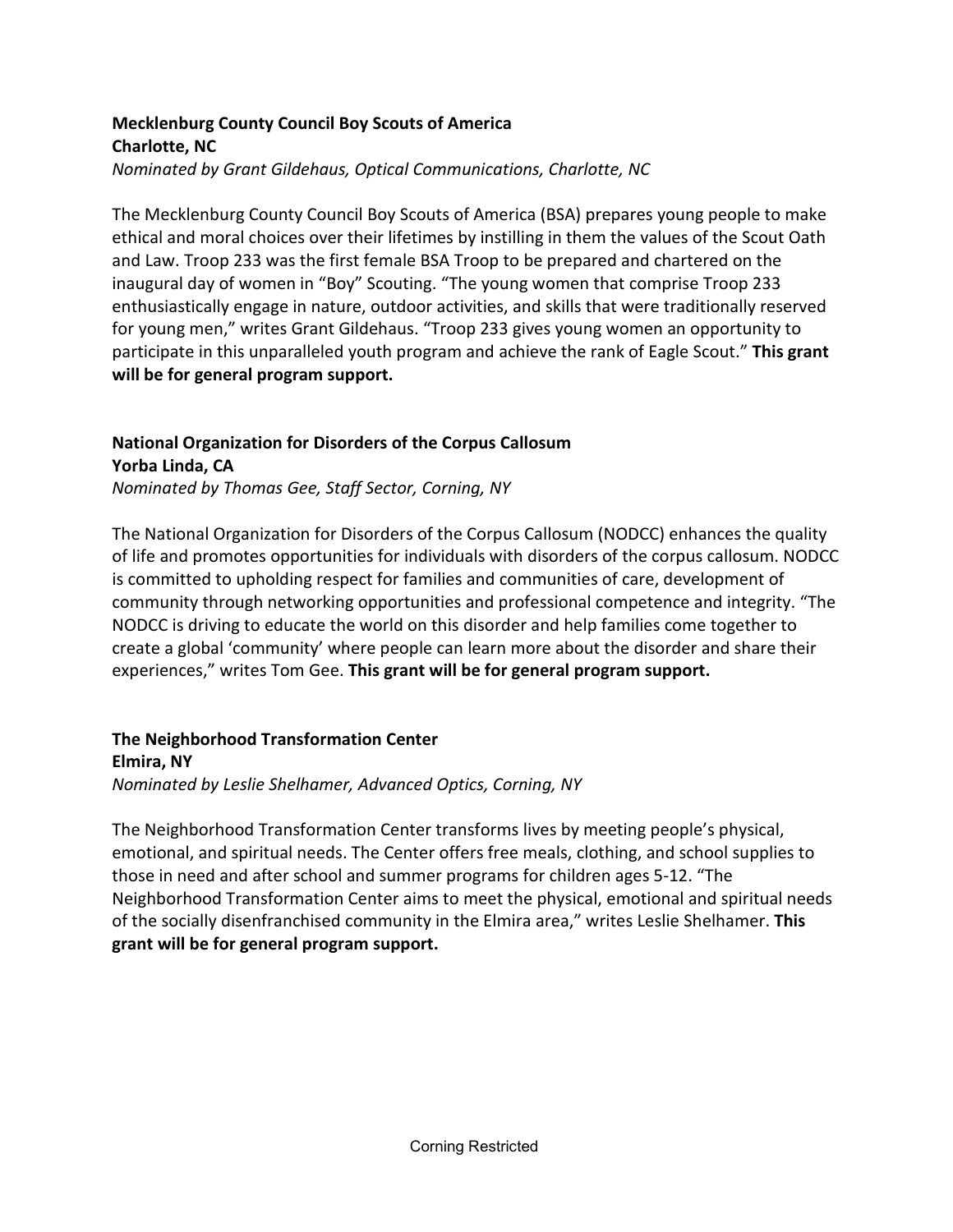### **Next Level Leadership Charlotte, NC** *Nominated by Alvin Austin, Staff Sector, Charlotte, NC*

Next Level Leadership is a development organization that empowers African Americans to lead. Through its 16-week program, participants attend 13 sessions of intense leadership and professional development training. These sessions are designed to challenge and grow leadership skills for the world of today and tomorrow. "Next Level Leadership strengthens hundreds of neighborhoods and communities across Charlotte by training residents how city, county, and state governments work; gives resources and services; and builds a safe place to live, work, and play," writes Alvin Austin. **This grant will support retreats and training for the Board of Directors.** 

**Nonnie Hood Parent Resource Center, Inc. Corning, NY** *Nominated by James Matteson, Staff Sector, Corning, NY*

Nonnie Hood Parent Resource Center (PRC) helps families with young children play, learn, and connect with others in a welcoming and encouraging environment. The PRC offers a drop-in center for the whole family, special programming, and parental education classes. "The PRC is seeing multiple generations of parents and children experience the center," writes James Matteson. "It's rewarding to see previous children of the programs utilize these same programs with their children." **This grant will be for general program support.**

### **Northern Tioga School District Elkland, PA** *Nominated by Robin Gee, Staff Sector, Corning, NY*

Northern Tioga School District (NTSD) empowers students to become productive citizens. NTSD equips students with a foundation of critical thinking and problem-solving tools essential for lifelong learning within local and global communities. "The elementary school program focuses on the development of the whole child, emphasizing the building of a strong educational foundation that our students can use to build upon as they continue to grow academically," writes Robin Gee. **This grant will support books and equipment for Clark Wood Elementary Library.**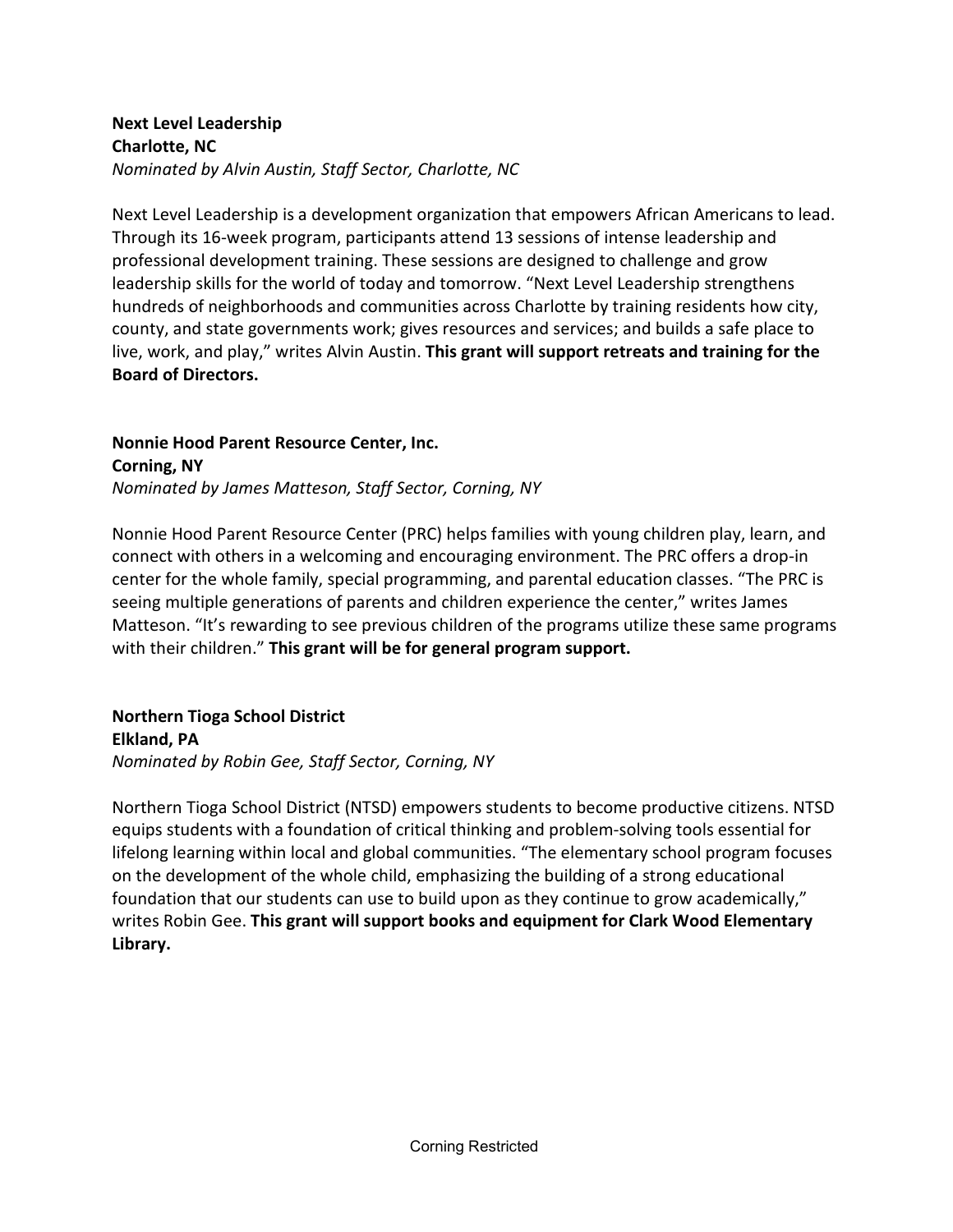### **Olive Branch Ministry Gastonia, NC** *Nominated by Amber Weeks, Staff Sector, Charlotte, NC*

Olive Branch Ministry is a non-denominational, harm-reduction outreach organization. Olive Branch partners with local human service organizations for its three programs; the Gatson County Opioid Overdose Response Team, the Point of Hope Program, and Homeless Outreach. "Olive Branch Ministry is based on love and is judgement free," writes Amber Weeks. "As mental illness and financial issues impact the Charlotte area, this group strives to bring hope and help to those who need it." **This grant will be for general program support.**

#### **One Seventy One Cedar Arts Center, Inc. Corning, NY**

*Nominated by William French, Staff Sector, Corning, NY*

171 Cedar Arts Center (171) is a multi-arts community center that presents performances in dance and music, exhibitions of fine arts and crafts, and offers educational programs in visual arts, music, dance, ceramic arts, and theatre. 171 is committed to providing quality, professional arts experiences in a warm and welcoming environment. "The energy and engagement at 171 Cedar Arts Center is discernable to anyone who walks through the door," writes William French. "Having 171 in Corning helps the area feel like home." **This grant will be for general program support.**

## **Open Door Legal San Francisco, CA** *Nominated by Colin Daly, S&T, Central California, CA*

Open Door Legal (ODL) is an award-winning, non-profit organization pioneering the country's first system of universal access to civil legal representation. ODL serves as a single point of entry for anyone needing legal help through a wide network of community and pro bono partners. ODL believes that poverty will be dramatically reduced when there is access to legal services. "Open Door Legal contributes to a vibrant Corning community by addressing poverty through legal aid," writes Colin Daly. "If we address the root of homelessness, job loss, wage health problems, and more before they escalate, we can dramatically reduce poverty and help thousands of struggling families live stable, joyful, and dignified lives." **This grant will be for general program support.**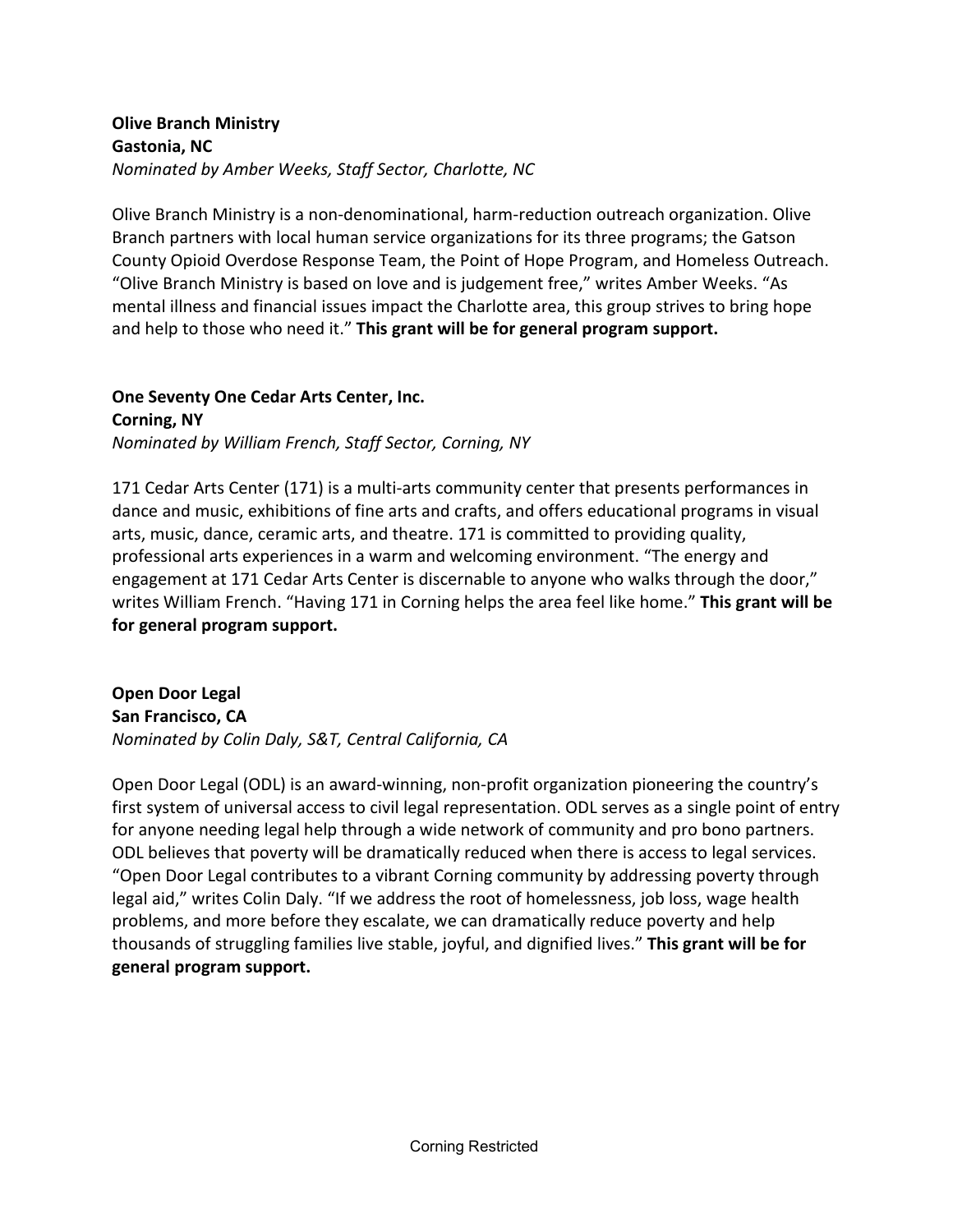### **Outreach of Cape Fear Wilmington, NC** *Nominated by James Lechleider, Optical Communications, Wilmington, NC*

Outreach of Cape Fear provides the opportunity for underserved youth to play soccer. Outreach of Cape Fear builds relationships with underprivileged and at-risk youth and their families. "I have witnessed firsthand the good work this organization is doing and the way it builds a stronger community in the City of Wilmington and surrounding area," writes James Lechleider. **This grant will be for general program support.**

**Port City Robotics Wilmington, NC** *Nominated by Kenneth Kelmer, Optical Communications, Wilmington, NC*

Port City Robotics is a community based, all volunteer organization that supports two area robotics teams that compete in FIRST (For Inspiration & Recognition of Science & Technology) competitions. Mechanical Mages, a FIRST Lego League Team, is for middle-school aged students. Wired Wizards is a community robotics team for grades 9-12. "Port City Robotics gives resources and guidance for teams to be able to reach out to area students and help them gain an appreciation for how STEM can be practically applied," writes Ken Kelmer. **This grant will be for general program support.**

**Rainbow of Hope Animal Rescue, Inc. Big Flats, NY** *Nominated by Amy Litwiler, Staff Sector, Corning, NY*

Rainbow of Hope Animal Rescue (ROHAR) provides foster homes for dogs of all ages and breeds. ROHAR specializes in animals with special needs whether it be medical care or behavioral. "Rainbow of Hope Animal Rescue is a very small but very special organization that takes in animals that may be turned away by other organizations," writes Amy Litwiler. "They offer training and medical treatment to prepare dogs for their new lives in loving forever homes." **This grant will support General Program Support.**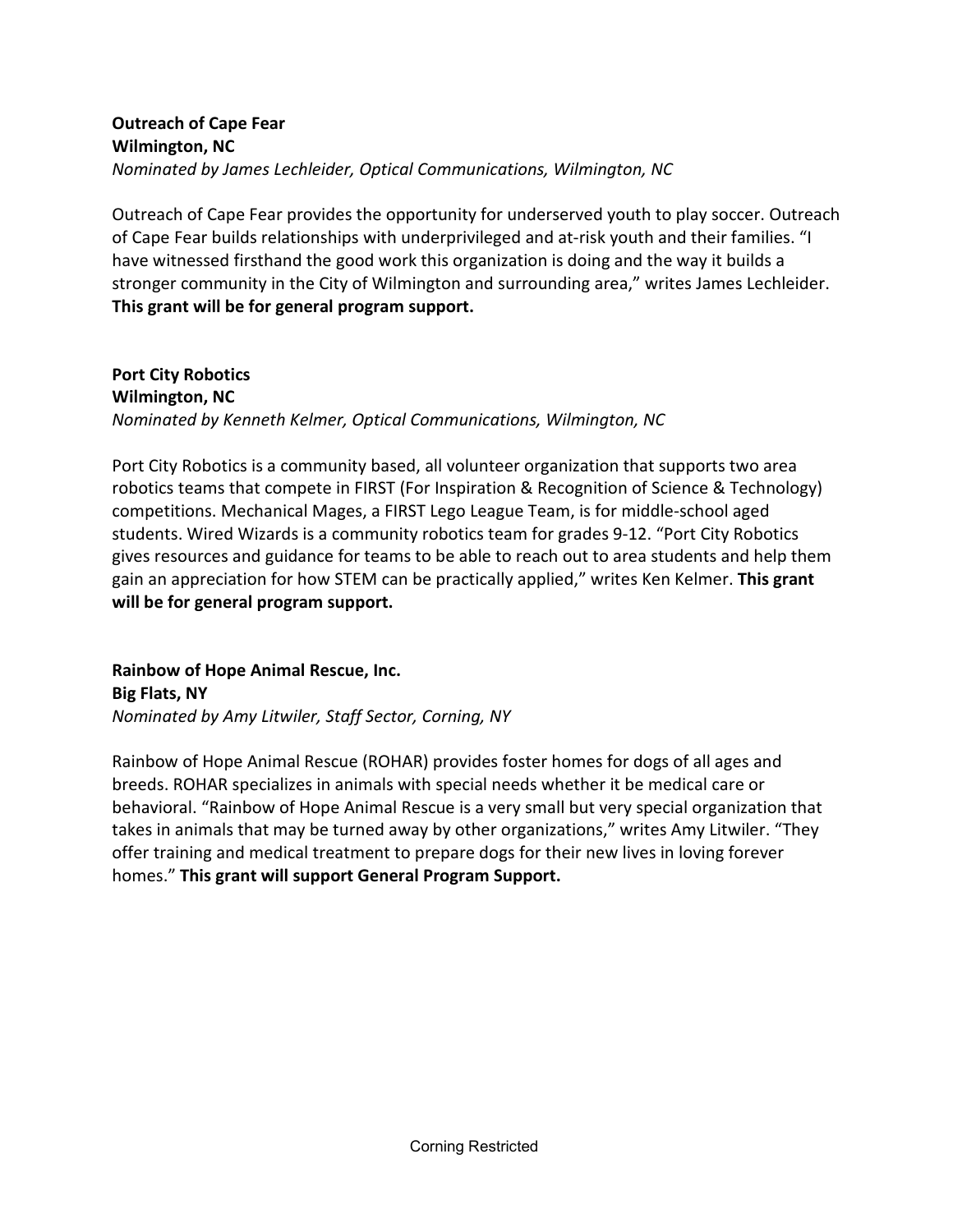### **Rochester Japanese School, Inc. Rochester, NY** *Nominated by Lori Hamilton, Gorilla Glass, Corning, NY*

The Rochester Japanese School provides a fun and rigorous environment for elementary and middle school students to learn Japanese language and culture. The school offers programming for Japanese children who live abroad and weekly sessions for students seeking Japanese language and culture training. "Over the years many Corning families have been part of RJS," writes Lori Hamilton. "For me and my family, RJS has been a lifeline." **This grant will be for general program support.**

### **Rochester Refugee Resettlement Services, Inc. Rochester, NY**

*Nominated by Lauren Harris, Advanced Optics, Fairport, NY*

Rochester Refugee Resettlement Services, Inc. (RRRS) offers services and opportunities to assimilate refugees in the Rochester community. RRRS provides housing for refugee families and training for adults looking to learn a new skill. "Rochester is a welcoming home to new American arrivals," writes Lauren Harris. "Rochester Refugee Resettlement helps new arrivals acclimate to culture in the United States." **This grant will be for general program support.**

**Soaring Capital Soccer Club, Inc. Elmira, NY** *Nominated by Josua Church, S&T, Corning, NY*

Soaring Capital Soccer Club (SCSC) is a travel soccer club for players ages 2-18 in the Southern Tier. SCSC stresses competitive soccer while developing the whole player, athletically, academically, socially, and as a good sportsperson. "SCSC is dedicated to building champions on and off the field by teaching each player about leadership, sportsmanship, moral conduct, and teamwork through soccer," writes Josua Church. **This grant will be for general program support.**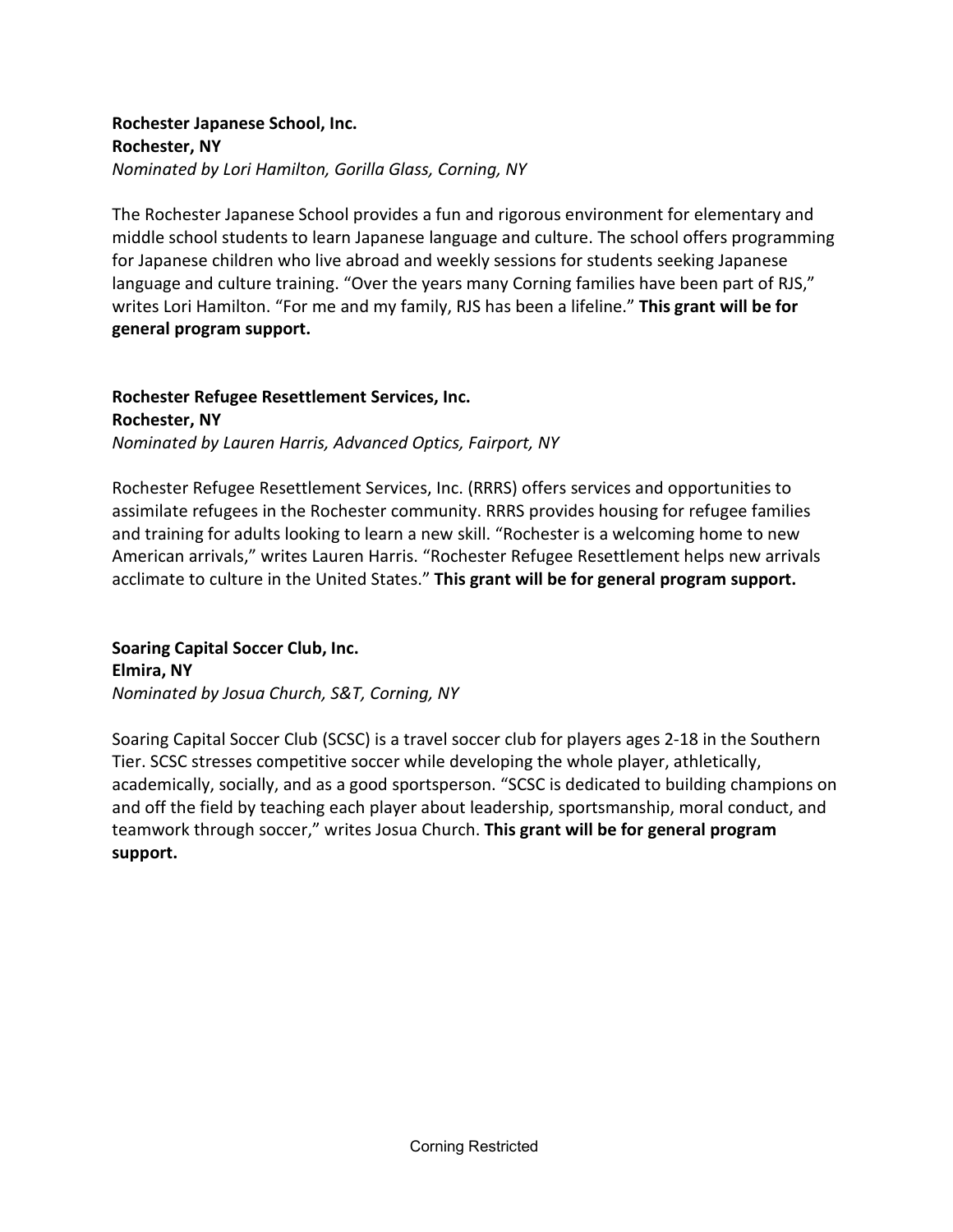### **St. Mary Our Mother School Horseheads, NY** *Nominated by Patrick O'Brien, Life Sciences, Corning, NY*

Saint Mary our Mother School welcomes families of all faiths and provides a caring place of learning where students are engaged and all families are appreciated. The school believes that children are our community's most valuable asset and that every individual has inherent worth. "St. Mary our Mother encourages a strong focus on service to the community through charitable works, volunteerism, and community outreach," writes Patrick O'Brien. "This sense of civic duty is an integral approach to the educational experience at the school." **This grant will be for general program support.**

# **STELA, Inc. Corning, NY** *Nominated by Eric Biribuze, S&T, Corning, NY*

The Science Technology Entrepreneurship Leadership Academy (STELA) deploys world-class education in Science Technology Entrepreneurship in underserved and low-income communities for socio-economic transformation. The core values of STELA are integrity, inclusion, innovation, and impact. "STELA encourages young people from underprivileged regions to pursue careers in STEM fields and is currently focusing on a Robotics program in collaboration with the Economic Opportunity Program in Elmira," writes Eric Biribuze. "STELA aims to bridge the gap between young people who want to study and people who are prepared to invest in making their ambitions a reality." **This grant will be for robotics programming.**

# **Steuben Church People Against Poverty, Inc. dba Arbor Housing and Development Corning, NY**

*Nominated by Katherine Ballman, Gorilla Glass, Corning, NY*

Arbor Housing and Development empowers people to live within their means in communities of their choice. Arbor offers assistance for renters and home-buyers to create a pathway to security and stability. Arbor also provides behavioral health and domestic violence services to help people overcome challenges to live safely on their own. "When you are unable to find safety within your own home, and you are unsure who you can trust, the shelter is there for the community," writes Katherine Ballman. **This grant will be for the Domestic Violence shelter.**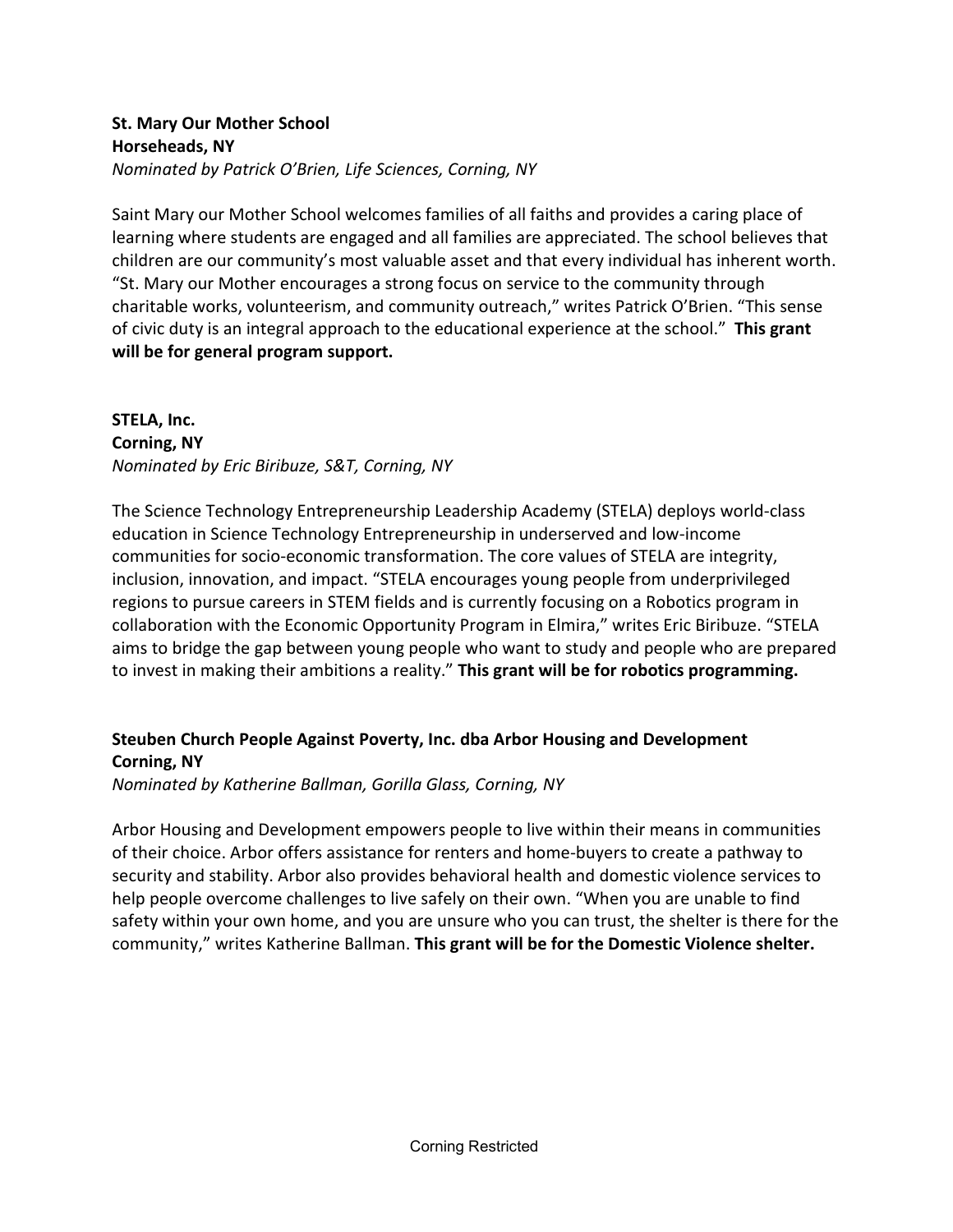### **Sunrise Children's Services, Inc. Mt. Washington, KY** *Nominated by Shawn Markham, Gorilla Glass, Harrodsburg, KY*

Sunrise Children's Services provides a home and resources for children who are in the foster care system. They train foster parents and offer additional care to improve the success of the children remaining in offsite homes with families. "Foster children have been exposed to extenuating and traumatizing conditions through no fault of their own," writes Shawn Markham. "Sunrise is a place for these children to obtain support and care." **This grant will be for the Danville, KY location.**

#### **Tanglewood Community Nature Center, Inc. Elmira, NY**

*Nominated by Brandon Saylor, Staff Sector, Corning, NY*

Tanglewood Community Nature Center leads and supports education and preservation efforts to achieve a heightened awareness, understanding, enjoyment, and care for the natural environment. Tanglewood has over 10 miles of trails, offers educational programming for children and adults, and exhibits over 40 native and exotic animals. "Tanglewood has become a leading local voice for environmental sustainability and advocates the importance of preservation," writes Brandon Saylor. **This grant will be for general program support.**

**Tough Techs 151 Robotics Nashua, NH** *Nominated by John Czernikowski, Life Sciences, Greater Boston, MA*

Tough Techs inspires and equips high school students to become science and technology leaders and innovators by engaging them in mentor-based programs that build science, engineering, and technology skills. Students design and build a robot each season with mentors as advisors. "Students on the team learn technical skills like design and programing in addition to valuable interpersonal skills that help them work on teams and projects in the future," writes John Czernikowski. **This grant will be for general program support.**